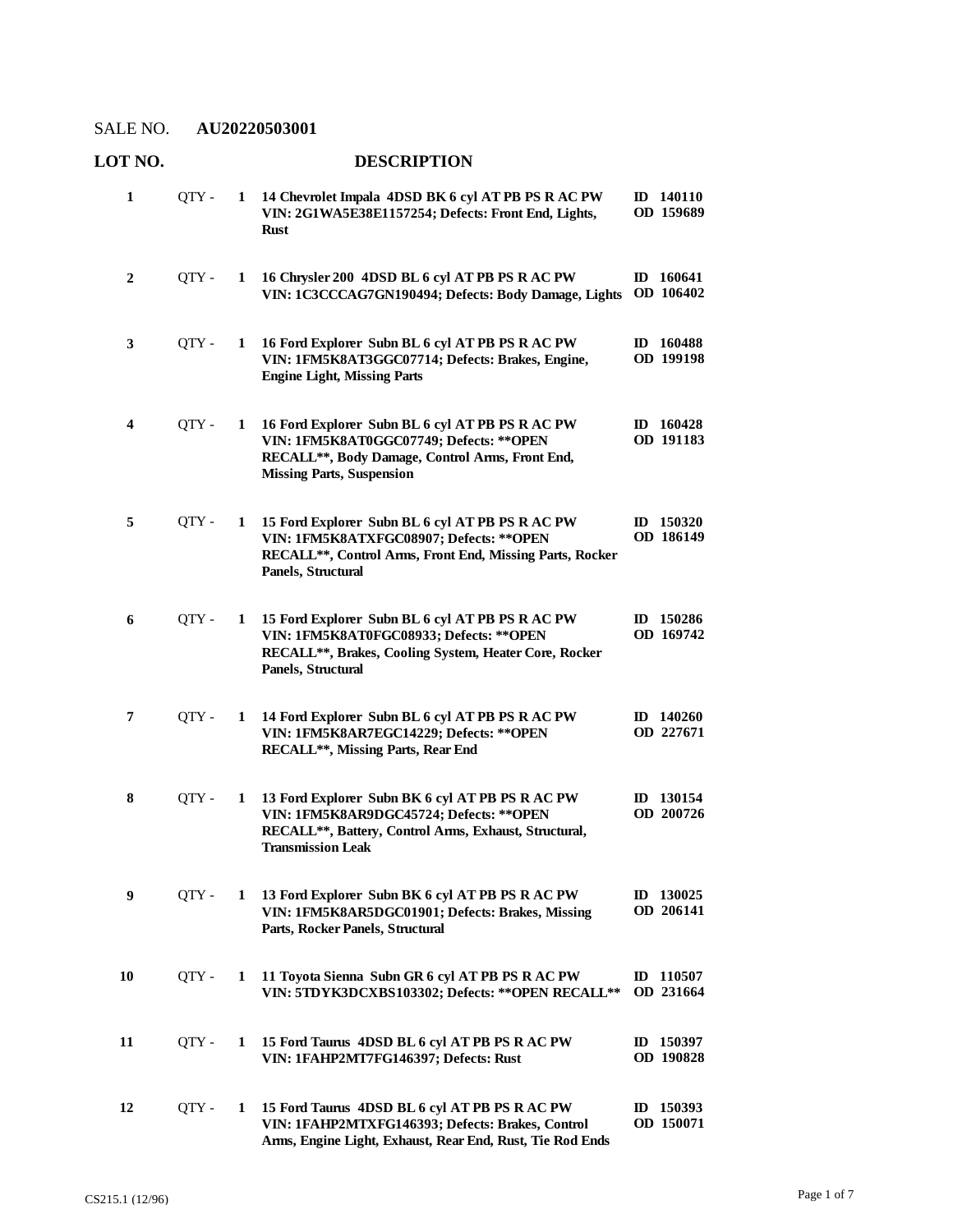### **LOT NO. DESCRIPTION**

| 13 | QTY - | 1 | 15 Ford Taurus 4DSD BL 6 cyl AT PB PS AC PW<br>VIN: 1FAHP2MT8FG146392; Defects: ** OPEN RECALL **,<br>Brakes, Engine, Exterior and Interior DMG, Missing Parts,<br><b>Rust, Traction Control Light</b> | ID 150395<br>OD 172657        |
|----|-------|---|--------------------------------------------------------------------------------------------------------------------------------------------------------------------------------------------------------|-------------------------------|
| 14 | QTY - | 1 | 14 Ford Taurus 4DSD BK 6 cyl AT PB PS R AC PW<br>VIN: 1FAHP2MT7EG172237; Defects: Body Damage,<br>Brakes, Engine, Front End, Missing Parts, Rust                                                       | ID 140317<br>OD 199778        |
| 15 | QTY - | 1 | 13 Ford Taurus 4DSD BK 6 cyl AT PB PS R AC PW<br>VIN: 1FAHP2MT7DG227526; Defects: ** OPEN<br>RECALL**, Brakes, Lights, Rust, Structural                                                                | ID 130207<br>OD 190159        |
| 16 | QTY - | 1 | 10 Ford Fusion 4DSD GR 6 cyl AT PB PS AC PW<br>VIN: 3FAHP0HG9AR246133; Defects: Brakes, Frame<br>Rusted, Oil Leak, Rocker Panels                                                                       | ID 100084<br>OD 137145        |
| 17 | OTY - | 1 | 10 Ford Fusion 4DSD BK 6 cyl AT PB PS R AC PW<br>VIN: 3FAHP0HG7AR241321; Defects: Brakes, Rocker<br>Panels, Structural                                                                                 | $ID$ 100076<br>OD 90791       |
| 18 | QTY-  | 1 | 01 Ford Crown Victoria 4DSD BL 8 cyl AT PB PS R AC<br><b>PW</b><br>VIN: 2FAFP71W01X171194; Defects: Air Bags, Body<br>Damage, Frame, Missing Parts, MV907A TO BE GIVEN                                 | ID 01058<br>OD 61635          |
| 19 | QTY - | 1 | 14 Honda Accord 4DSD WH 4 cyl Unknown Defects AT PB<br><b>PS RACPW</b><br>VIN: 1HGCR2F34EA165200; Defects: ** OPEN RECALL **,<br>FOR PARTS VALUE ONLY, MV907A TO BE GIVEN                              | ID 140602<br>OD 225267        |
| 20 | QTY-  | 1 | 14 Honda Accord 4DSD WH 4 cyl Unknown Defects AT PB<br><b>PS RACPW</b><br>VIN: 1HGCR2F79EA181072; Defects: ** OPEN RECALL **,<br>FOR PARTS VALUE ONLY, MV907A TO BE GIVEN                              | <b>ID</b> 140600<br>OD 123627 |
| 21 | QTY - | 1 | 14 Honda Accord 4DSD RD 4 cyl Unknown Defects, AT PB<br><b>PS RACPW</b><br>VIN: 1HGCR2F34EA156738; Defects: ** OPEN RECALL **,<br>FOR PARTS VALUE ONLY, MV907A TO BE GIVEN                             | ID 140601<br>OD 315361        |
| 22 | QTY - | 1 | 10 Honda Accord 4DSD TN 4 cyl UNKN DEFECTS AT PB<br><b>PS RACPW</b><br>VIN: 1HGCP2F33AA083409; Defects: ** OPEN RECALL **                                                                              | $ID$ 100440<br>OD 277930      |
| 23 | QTY - | 1 | 06 Buick LaCrosse 4DSD RD 6 cyl UNKN DEFECTS AT<br><b>PB PS RACPW</b><br>VIN: 2G4WC582361289386;                                                                                                       | ID 060499<br>OD UNKN          |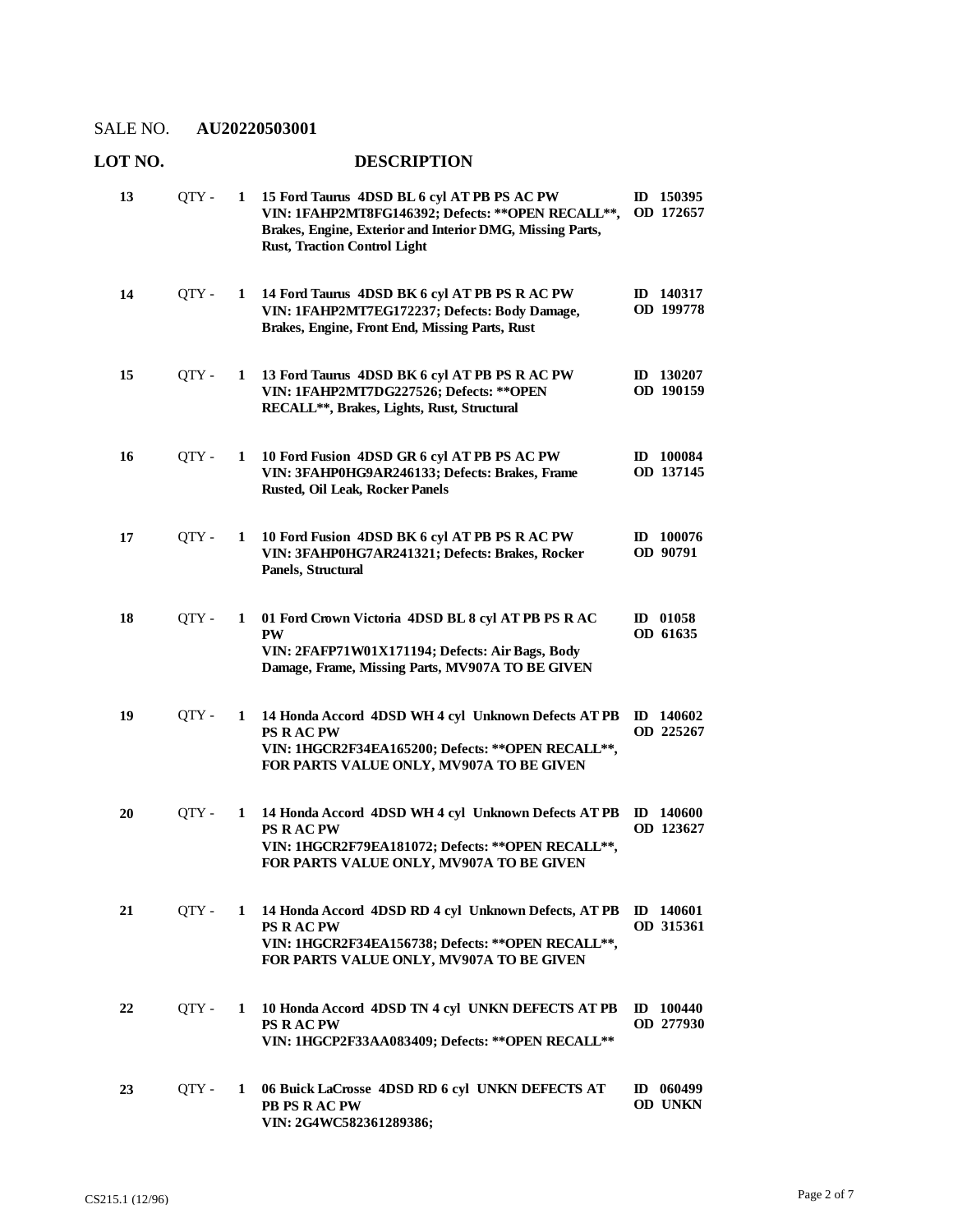#### **LOT NO. DESCRIPTION 19 Dodge Charger 4DSD BL 8 cyl AWD AT PB PS R AC**  QTY - **1 ID 190274 PW VIN: 2C3CDXKT9KH559213; Defects: Engine, Fire 24**

|    |       |   | Damage, Front End, MV907A TO BE GIVEN                                                                                                                                                                                         |                           |
|----|-------|---|-------------------------------------------------------------------------------------------------------------------------------------------------------------------------------------------------------------------------------|---------------------------|
| 25 | QTY - | 1 | 18 Dodge Charger 4DSD BL 8 cyl AT PB PS R AC PW<br>VIN: 2C3CDXKT7JH248765; Defects: Engine, Frame                                                                                                                             | ID 180115<br>OD 143650    |
| 26 | OTY - | 1 | 18 Dodge Charger 4DSD BL 8 cyl AWD AT PB PS R AC<br><b>PW</b><br>VIN: 2C3CDXKT2JH248768; Defects: Engine, Frame Rotted<br>Out, Front End, Horn, Oil Pan                                                                       | 180116<br>ID<br>OD 200897 |
| 27 | QTY - | 1 | 18 Dodge Charger 4DSD BL 8 cyl AT PB PS R AC PW<br>VIN: 2C3CDXKT9JH248766; Defects: Brakes, Engine,<br>Frame, Structural                                                                                                      | ID 180121<br>OD 133394    |
| 28 | QTY-  | 1 | 18 Dodge Charger 4DSD BL 8 cyl AWD AT PB PS R AC<br><b>PW</b><br>VIN: 2C3CDXKT4JH248755; Defects: Accident Damage,<br>Air Bags, Body Damage, Brake Lines, Engine, Front End,<br>Missing Parts, MV907A TO BE GIVEN, Windshield | ID 180129<br>OD 127248    |
| 29 | QTY - | 1 | 18 Dodge Charger 4DSD BL 8 cyl Engine Pulled Apart AT<br><b>PB PS RACPW</b><br>VIN: 2C3CDXKT3JH248763; Defects: Accident Damage,<br>Air Bags, Engine, Exhaust, MV907A TO BE GIVEN,<br><b>Transmission</b>                     | ID 180118<br>OD 78533     |
| 30 | QTY-  | 1 | 17 Dodge Charger 4DSD BL 8 cyl AWD AT PB PS R AC<br><b>PW</b><br>VIN: 2C3CDXKT3HH546921; Defects: Frame, Front End,<br><b>Lights, Radiator Support</b>                                                                        | ID 170486<br>OD 169803    |
| 31 | OTY - | 1 | 17 Dodge Charger 4DSD BL 8 cyl AWD AT PB PS R AC<br><b>PW</b><br>VIN: 2C3CDXKT0HH546925; Defects: Brakes, Frame, Front<br>End, Missing Parts, Radiator, Structural, Suspension                                                | ID 170481<br>OD 168442    |
| 32 | QTY - | 1 | 16 Dodge Charger 4DSD BL 8 cyl AWD AT PB PS R AC<br><b>PW</b><br>VIN: 2C3CDXKT0GH286766; Defects: Body Damage,<br>Brakes, Frame, Front End, Missing Parts, Structural                                                         | ID 160935<br>OD 141343    |
| 33 | QTY - | 1 | 16 Dodge Charger 4DSD BL 8 cyl AWD AT PB PS R AC<br><b>PW</b>                                                                                                                                                                 | ID 160932<br>OD 141477    |

**VIN: 2C3CDXKT4GH286768; Defects: Fire Damage,** 

**MV907A TO BE GIVEN**

**OD 66910**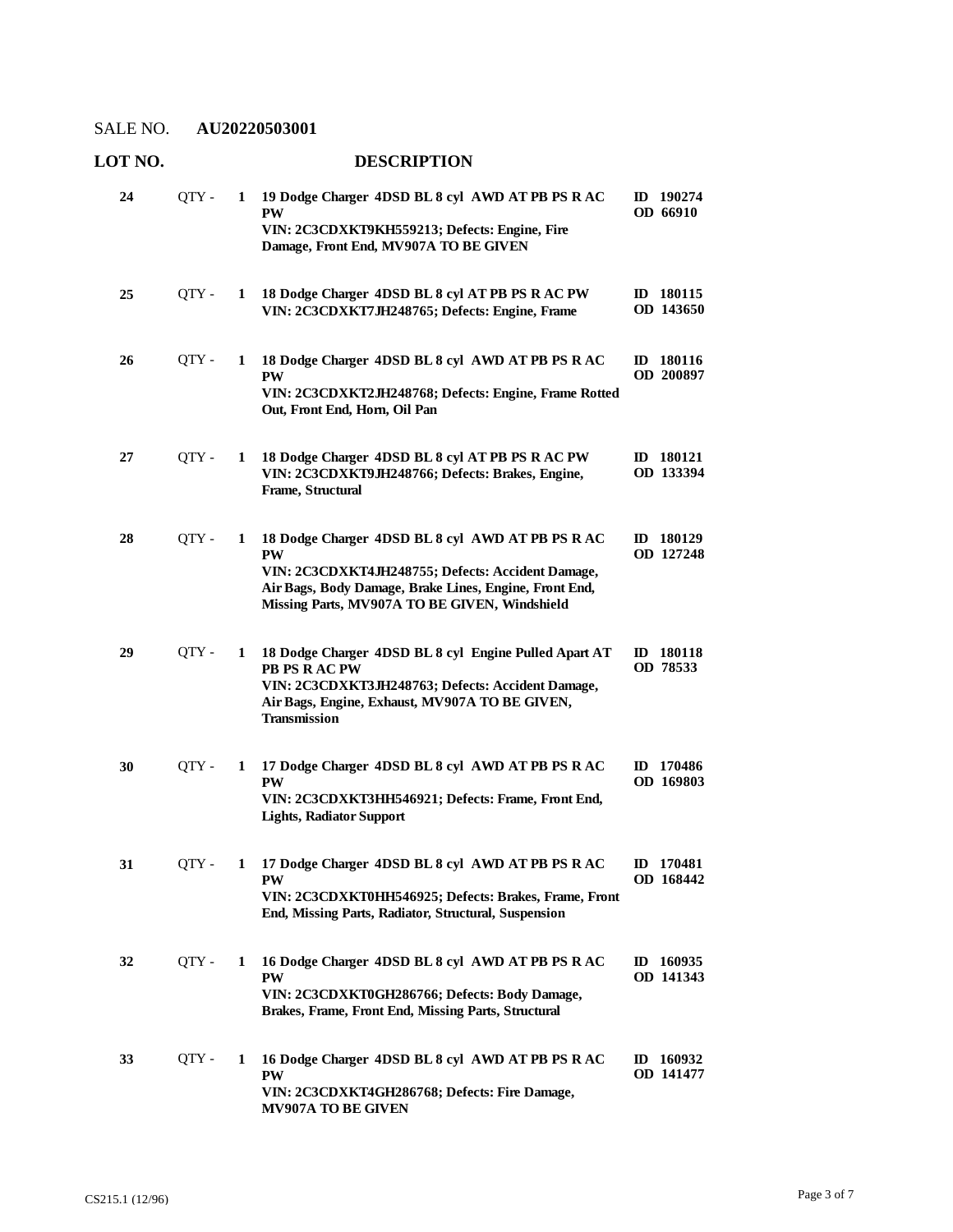### **LOT NO. DESCRIPTION**

| 34 | QTY-  | 1 | 16 Dodge Charger 4DSD BL 8 cvl AWD AT PB PS R AC<br><b>PW</b><br>VIN: 2C3CDXKT3GH286776; Defects: Engine, Engine<br>Light, Exhaust, Frame, Structural, Transaxle/Diffrntl,<br><b>Transmission</b> | ID 160930<br>OD 129645   |
|----|-------|---|---------------------------------------------------------------------------------------------------------------------------------------------------------------------------------------------------|--------------------------|
| 35 | QTY - | 1 | 16 Dodge Charger 4DSD BL 8 cyl AWD AT PB PS R AC<br><b>PW</b><br>VIN: 2C3CDXKT7GH286764; Defects: Brakes, Engine,<br><b>Exhaust, Missing Parts</b>                                                | ID $160927$<br>OD 196524 |
| 36 | QTY - | 1 | 16 Dodge Charger 4DSD BL 8 cyl AWD AT PB PS R AC<br><b>PW</b><br>VIN: 2C3CDXKT2GH286770; Defects: Body Damage,<br>Engine, Frame Rotted Out, Front End, Structural                                 | $ID$ 160924<br>OD 173126 |
| 37 | QTY-  | 1 | 16 Dodge Charger 4DSD BL 8 cyl AWD AT PB PS R AC<br><b>PW</b><br>VIN: 2C3CDXKT1GH286775; Defects: Engine, Frame,<br><b>Structural</b>                                                             | ID 160923<br>OD 173585   |
| 38 | QTY - | 1 | 16 Dodge Charger 4DSD BL 8 cyl AWD AT PB PS R AC<br><b>PW</b><br>VIN: 2C3CDXKT5GH286780; Defects: Body Damage,<br>Brakes, Coolant Leak, Engine, Frame Rotted Out, Missing<br>Parts, Structural    | ID 160916<br>OD 148732   |
| 39 | OTY - | 1 | 16 Dodge Charger 4DSD BL 8 cyl 4X4 AT PB PS R AC PW<br>VIN: 2C3CDXKT9GH286765; Defects: Air Bag Light,<br><b>Structural</b>                                                                       | ID 160918<br>OD 121056   |
| 40 | QTY - | 1 | 16 Dodge Charger 4DSD BL 8 cyl 4X4 AT PB PS R AC PW<br>VIN: 2C3CDXKT3GH134478;                                                                                                                    | $ID$ 160278<br>OD 151230 |
| 41 | OTY - | 1 | 16 Dodge Charger 4DSD BL 8 cyl AWD AT PB PS R AC<br>PW<br>VIN: 2C3CDXKT4GH130150; Defects: Front End, Starter                                                                                     | $ID$ 160290<br>OD 157096 |
| 42 | QTY - | 1 | 16 Dodge Charger 4DSD BL 8 cyl AWD AT PB PS R AC<br><b>PW</b><br>VIN: 2C3CDXKT1GH134477; Defects: Brakes, Driveshaft,<br><b>Engine, Missing Parts</b>                                             | ID 160282<br>OD 151181   |
| 43 | QTY-  | 1 | 14 Dodge Charger 4DSD BL 8 cyl RWD AT PB PS R AC<br><b>PW</b><br>VIN: 2C3CDXAT1EH287519; Defects: Brakes, Engine,<br>Frame, Front End                                                             | ID $140233$<br>OD 188817 |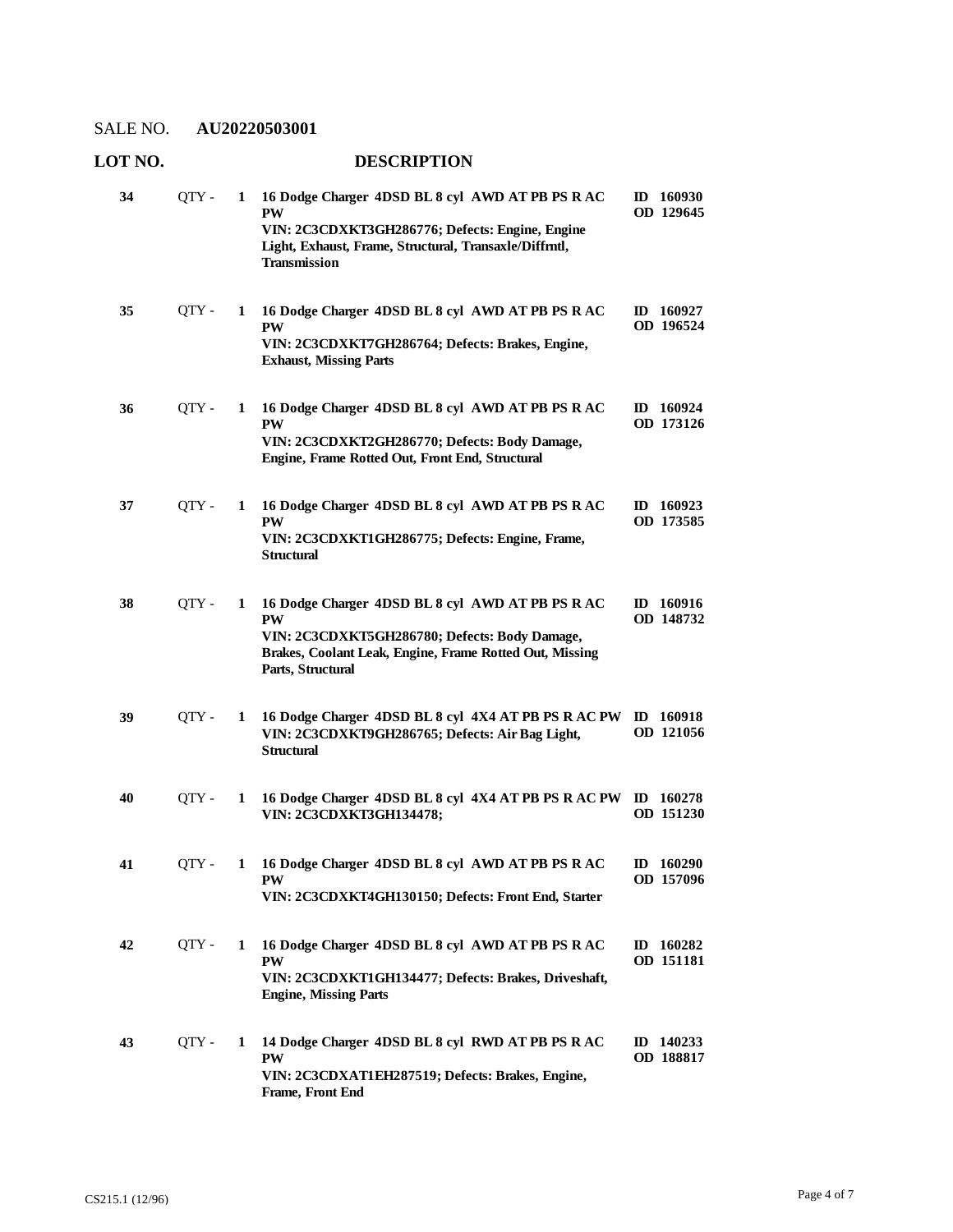| LOT NO. |       |              | <b>DESCRIPTION</b>                                                                                                  |                          |
|---------|-------|--------------|---------------------------------------------------------------------------------------------------------------------|--------------------------|
| 45      | QTY - | $\mathbf{1}$ | 09 Toyota Camry Blazer BL 4 cyl Unknown Defects AT PB<br>PS R AC PW<br>VIN: 4T1BE46K99U850480;                      | ID 009852<br>OD 144654   |
| 46      | QTY - | $\mathbf{1}$ | 14 Toyota Camry 4DSD BL 4 cyl UNKNOWN DEFECTS<br><b>AT PB PS RAC PW</b><br>VIN: 4T4BF1FK9ER389759;                  | ID 140605<br>OD 112561   |
| 47      | QTY-  | 1            | 12 Toyota Camry 4DSD GY 4 cyl UNKN DEFECTS AT PB<br>PS R AC PW<br>VIN: 4T4BF1FK2CR251672;                           | $ID$ 120151<br>OD 210803 |
| 48      | QTY - | $\mathbf{1}$ | 09 Toyota Camry 4DSD BK 4 cyl UNKN DEFECTS AT PB<br><b>PS RACPW</b><br>VIN: 4T1BB46K29U065047;                      | ID 009851<br>OD 230185   |
| 49      | QTY-  | $\mathbf{1}$ | 06 Ford F350 Pickup BK 8 cyl AT PB PS R AC PW<br>VIN: 1FTWF31596ED67110; Defects: Body Rust, Frame<br><b>Rusted</b> | ID 060317<br>OD 53660    |
| 50      | OTY - | $\mathbf{1}$ | 04 Ford F350 Pickup WH 8 cyl AT PB PS R AC PW<br>VIN: 1FTWW33P44ED65034; Defects: Head Gasket, Oil<br>Leak          | ID 004993<br>OD 134484   |
| 51      | OTY - |              | 1 Lot of (3) P215/65R17 Summer Tires                                                                                |                          |
| 52      | OTY - |              | 1 Lot of (4) P245/45R18 Summer Tires                                                                                |                          |
| 53      | OTY - | $\mathbf{1}$ | Lot of approx. (14) P225/60R17 Summer Tires                                                                         |                          |
| 54      | OTY - |              | 1 Lot of approx. (16) 235/55R18 Summer Tires                                                                        |                          |
| 55      | OTY - |              | 1 Lot of (7) 215/65R17 Winter Tires                                                                                 |                          |
| 56      | OTY - | $\mathbf{1}$ | Lot of (4) 225/65R16 Winter Tires                                                                                   |                          |
| 57      | OTY - | 1            | Lot of approx. (52) 245/55R18 Summer Tires                                                                          |                          |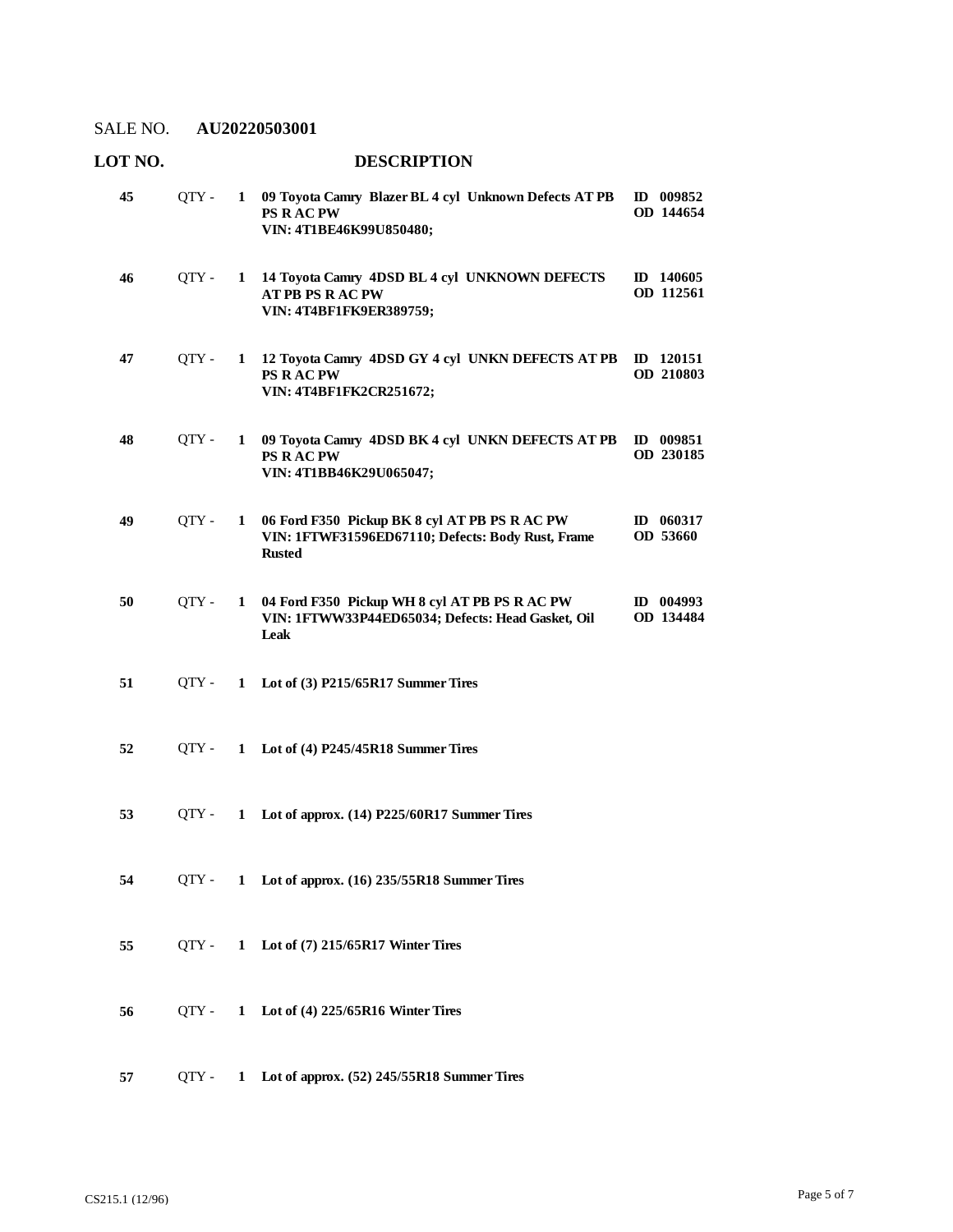| LOT NO. |         |   | <b>DESCRIPTION</b>                                                                                                                                  |                        |
|---------|---------|---|-----------------------------------------------------------------------------------------------------------------------------------------------------|------------------------|
| 58      | $QTY -$ |   | 1 Lot of (5) 215/55R16 Summer Tires                                                                                                                 |                        |
| 59      | OTY -   |   | 1 Lot of (4) 225/65R16 Summer Tires                                                                                                                 |                        |
| 60      | QTY -   |   | 1 Lot of (8) 225/65R17 Summer Tires                                                                                                                 |                        |
| 61      | QTY -   |   | 1 Lot of approx. (21) 225/50R17 Winter Tires                                                                                                        |                        |
| 62      | $QTY -$ |   | 1 Lot of (4) 205/65R16 Summer Tires                                                                                                                 |                        |
| 63      | $QTY -$ |   | 1 Lot of approx. (32) P235/50R18 Summer Tires                                                                                                       |                        |
| 64      | $QTY -$ |   | 1 Lot of approx. (32) P225/50R17 Summer Tires                                                                                                       |                        |
| 65      | OTY -   |   | 1 Lot of approx. (77) 225/60R16 Summer Tires                                                                                                        |                        |
| 66      | QTY -   |   | 1 Lot of approx. (135) Unitrol TM4 Siren/Light Controls                                                                                             |                        |
| 67      | $QTY -$ |   | 1 Lot of approx. (25) MS4000U Sirens                                                                                                                |                        |
| 68      | QTY -   |   | 1 Lot of approx. (44) WS-610 Sirens                                                                                                                 |                        |
| 69      | QTY -   |   | 1 Lot of (12) Various Rotors                                                                                                                        |                        |
| 73      | OTY -   | 1 | Lot of (8) Various Brake Pads/Kits                                                                                                                  |                        |
| 78      | QTY -   | 1 | Lot of approx. (120) Whelen LED Light Bars B-Link Systems                                                                                           |                        |
| 81      | QTY-    | 1 | 11 Chevrolet Tahoe Subn BL 8 cyl AT PB PS R AC PW<br>VIN: 1GNLC2E09BR373553; Defects: Injectors, Missing<br>Parts, TITLE TO BE MAILED, Transmission | ID 110241<br>OD 206219 |